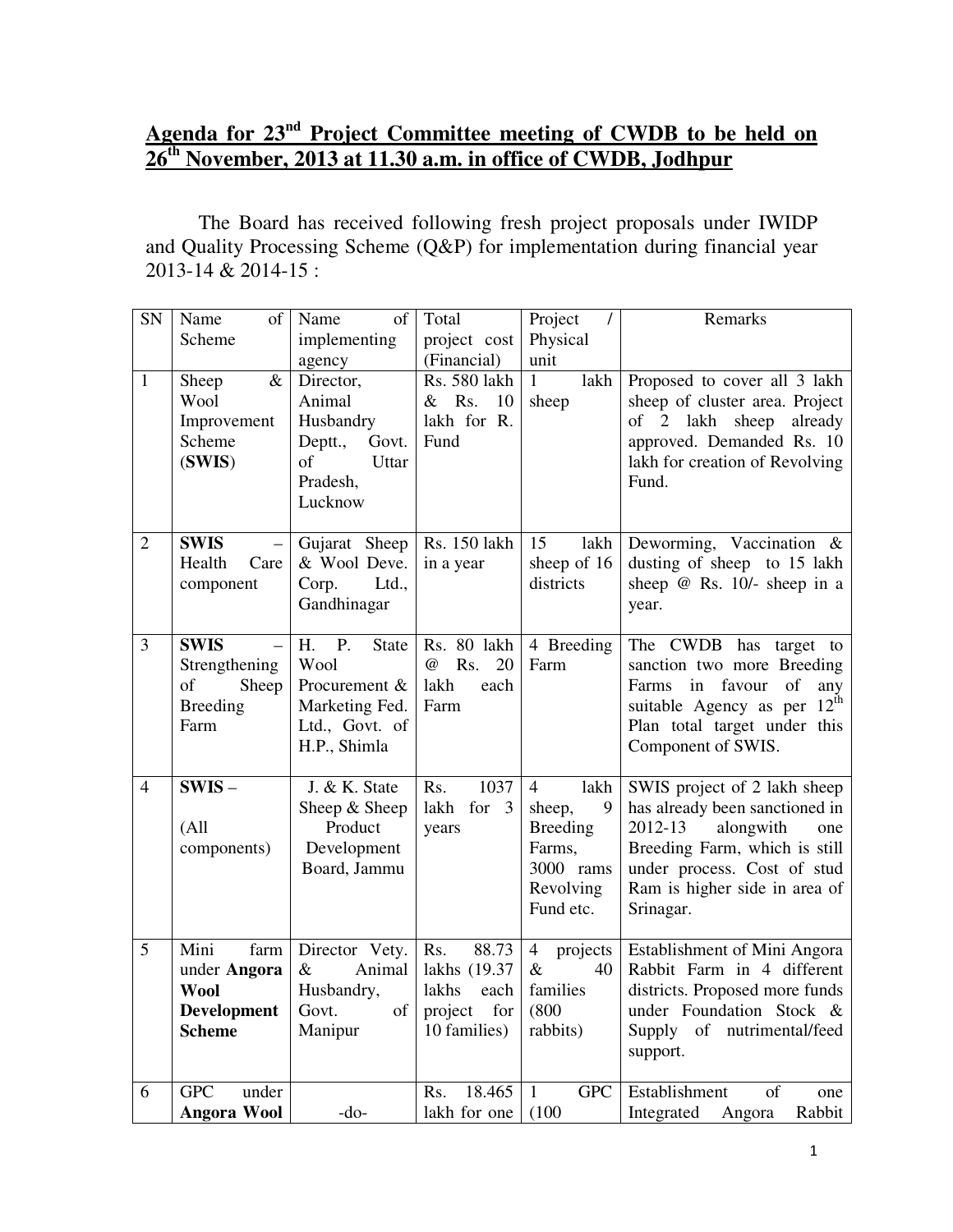|                | Development<br><b>Scheme</b>                                                  |                                                                                                                                                                             | <b>GPC</b><br>$\&$<br>Training<br>Centre                                     | rabbits,<br>4<br>batches<br>$\&$<br>40<br>total<br>trainees)                                 | Germplasm Centre (GPC) to<br>benefit 100 rabbits. Provision<br>under approved scheme is Rs.<br>4.90 lakh for GPC and against<br>it IA demanded Rs. 5.92 lakh.<br>Provision of Rs. 12.54 lakh<br>for Training Centre to train 40<br>persons in a year. |
|----------------|-------------------------------------------------------------------------------|-----------------------------------------------------------------------------------------------------------------------------------------------------------------------------|------------------------------------------------------------------------------|----------------------------------------------------------------------------------------------|-------------------------------------------------------------------------------------------------------------------------------------------------------------------------------------------------------------------------------------------------------|
| $\overline{7}$ | Organizing<br>Seminar<br>under <b>HRD</b>                                     | $d$ o -                                                                                                                                                                     | Rs. one lakh<br>for printing<br>Souvenir,<br>lunch, trans-<br>portation      | Seminar on<br>31-12-2013<br>at Bikaner                                                       | Seminar<br>on<br>Prospects<br>in<br>improving<br>production,<br>marketing & value addition of<br>carpet wool. Contribution of<br>Rs. 1 lakh.                                                                                                          |
| 8              | Training<br>programme<br>under HRD                                            | Central<br>Sheep<br>and<br>Wool<br>Research<br>Institute, Jaipur                                                                                                            | lakh<br>Rs. 2<br>7 days<br>for<br>training                                   | 20 trainees                                                                                  | Sponsoring two batches AI<br>training<br>programme<br>at<br><b>CSWRI</b> from different States.                                                                                                                                                       |
| 9              | Short<br>Term<br>Training<br>programme<br>under <b>HRD</b>                    | Director<br>$% \left( \left( \mathcal{A},\mathcal{A}\right) \right) =\left( \mathcal{A},\mathcal{A}\right)$ of<br>Commerce<br>$\&$<br>Industries,<br>Govt.<br>of<br>Manipur | 75.24<br>Rs.<br>lakh @ Rs.<br>12.54<br>lakh<br>each Centre                   | 6<br>Short<br>term<br>Training<br>Centres                                                    | 4 batches having 10 persons<br>each batch for 3 months and<br>train total 40 trainees in a year<br>per Training Programme @<br>Rs. 12.54 lakh.                                                                                                        |
| 10             | Proposal<br>received from<br><b>NER</b><br>(SWIS<br><b>State</b><br>Specific) | Director<br>of<br>$\&$<br>Commerce<br>Industries,<br>Govt.<br>of<br>Manipur                                                                                                 | Rs. 60 lakh<br>demanded<br>from<br><b>CWDB</b>                               | Opening of<br>Woollen<br>Yarn Bank                                                           | Proposed Rs. 50 lakhs as<br>Corpus Fund for<br>$\overline{2}$<br>Yarn<br>Banks and Rs. 10 lakh for<br>infrastructure development in<br>Imphal of Manipur State.                                                                                       |
| 11             | Quality<br>Processing of<br><b>Wool scheme</b>                                | Central<br>Sheep<br>and<br>Wool<br>Research<br>Institute,<br>Avikanagar,<br>Jaipur                                                                                          | Rs. 50 lakhs<br>$\omega$<br>Rs.<br>2<br>lakh<br>per<br>shearing<br>machines. | 12<br>Sheep<br>Shearing<br><b>Machines</b><br>with<br>grinders,<br>combs<br>$\&$<br>cutters. | Popularize machine shearing<br>at their 3 Centres in Rajasthan<br>and<br>Southern<br>Region<br>(Mannavanure).<br>Demanded<br>motor cycles, Multi Utility<br>Vehicle & fabrications of<br>washing & drying chambers.                                   |

The above project proposals are being placed before 23<sup>rd</sup> Project Committee meeting of CWDB to examine the project proposals, to assess feasibility of project proposals, allocation of financial requirements etc. in detail. The Committee will examine and recommend suitable/feasible project to the Executive Committee for their necessary consideration and approval. Summary of above pending project proposals are as under and copies of proposals will be provided during the meeting.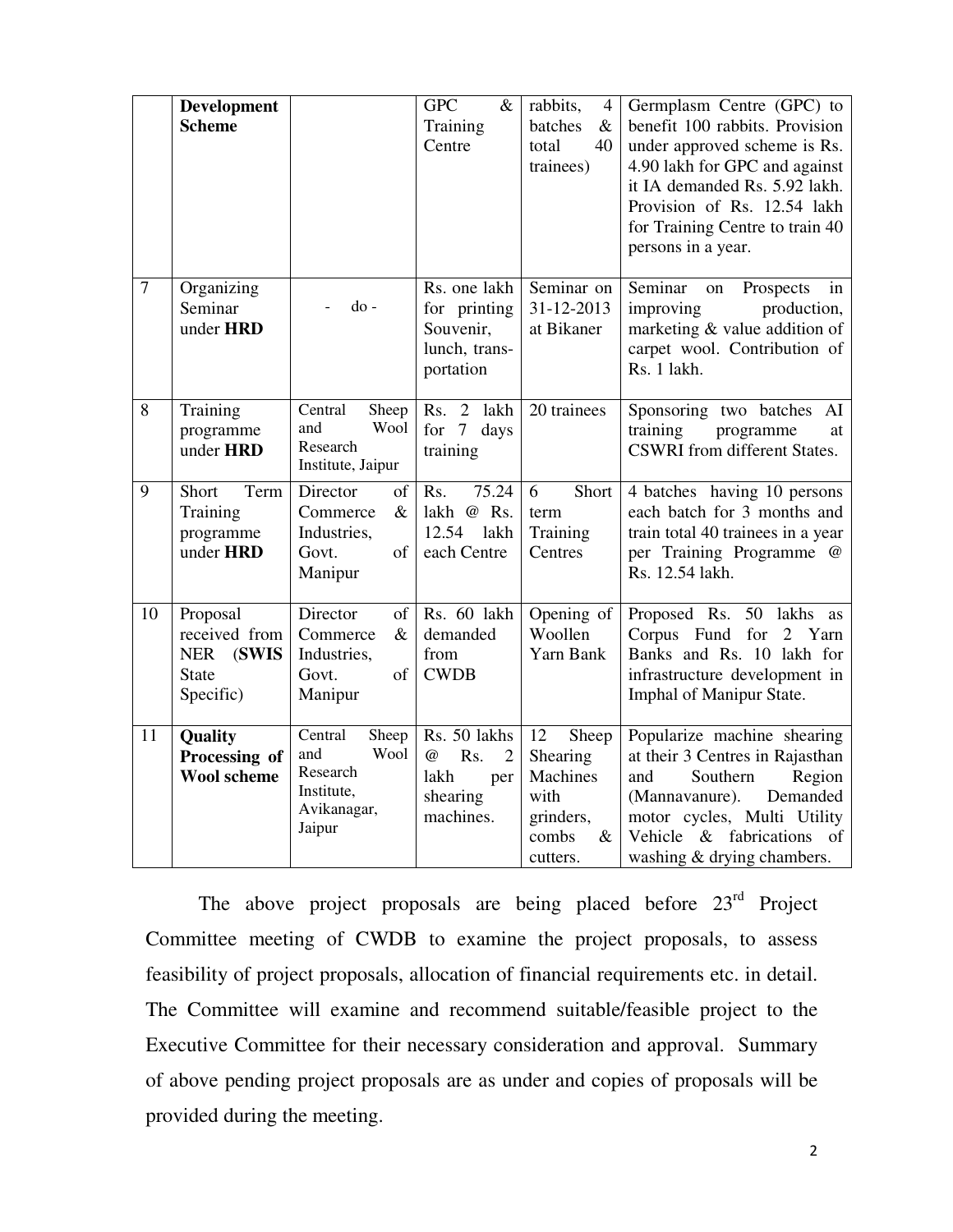### Annexure- I

#### **1. A. Sheep & Wool Improvement Scheme**

Agency : Director, Animal Husbandry Deptt., Govt. of U.P., Lucknow.

Project Cost : Rs. 580 lakhs for one lakh more sheep to cover all 3 lakh sheep of one cluster area and Rs. 10 lakh for creation of Revolving Fund.

 The Director, Department of Animal Husbandry, Directorate, Lucknow. U.P. has submitted a project proposal under IWIDP- SWIS to cover 1.00 lacs of sheep of three Districts i.e. Varanasi, Chandauli and Sant Ravidas Nagar Bhadohi of Eastern Districts of U.P.State which are densely populated with sheep (carpet zone). To implement the SWIS, they requested for grant of Rs. 207.00 lacs for three years project period-2014- 15 to 2016-17.

As per the proposal, total sheep population of State is 14.00 lacs as per livestock census 2007. Department of Animal Husbandry, Directorate, Lucknow. U.P. proposed to take up following activities-

- 1. Health Care-Proper vaccination, treatment, deworming, dipping facilities will be provided to 1.00 lakhs of sheep of the project area. These health care facilities will be provided to the sheep breeders through SWECS and SRCs present is their localities. The prescribed medicines will be purchased from the companies having ISO9001/ISO2001 certification.
- 2. Distribution of Stud Rams under Breed improvement-To upgrade the local sheep breeds by crossing over with high quality Nali/Magra and their crosses. Rams of good quality purchased from Breeding tract of these breeds.
- 3. Training Programme-**A**. Training of local progressive sheep breeders two days training programmes will be organized in modern sheep Husbandry. **B**. 6 days tour programme for training of 20 sheep breeders at CSBF,Hissar/CSWRI, Avikanagar.

Details of component wise Physical & financial targets is as follows-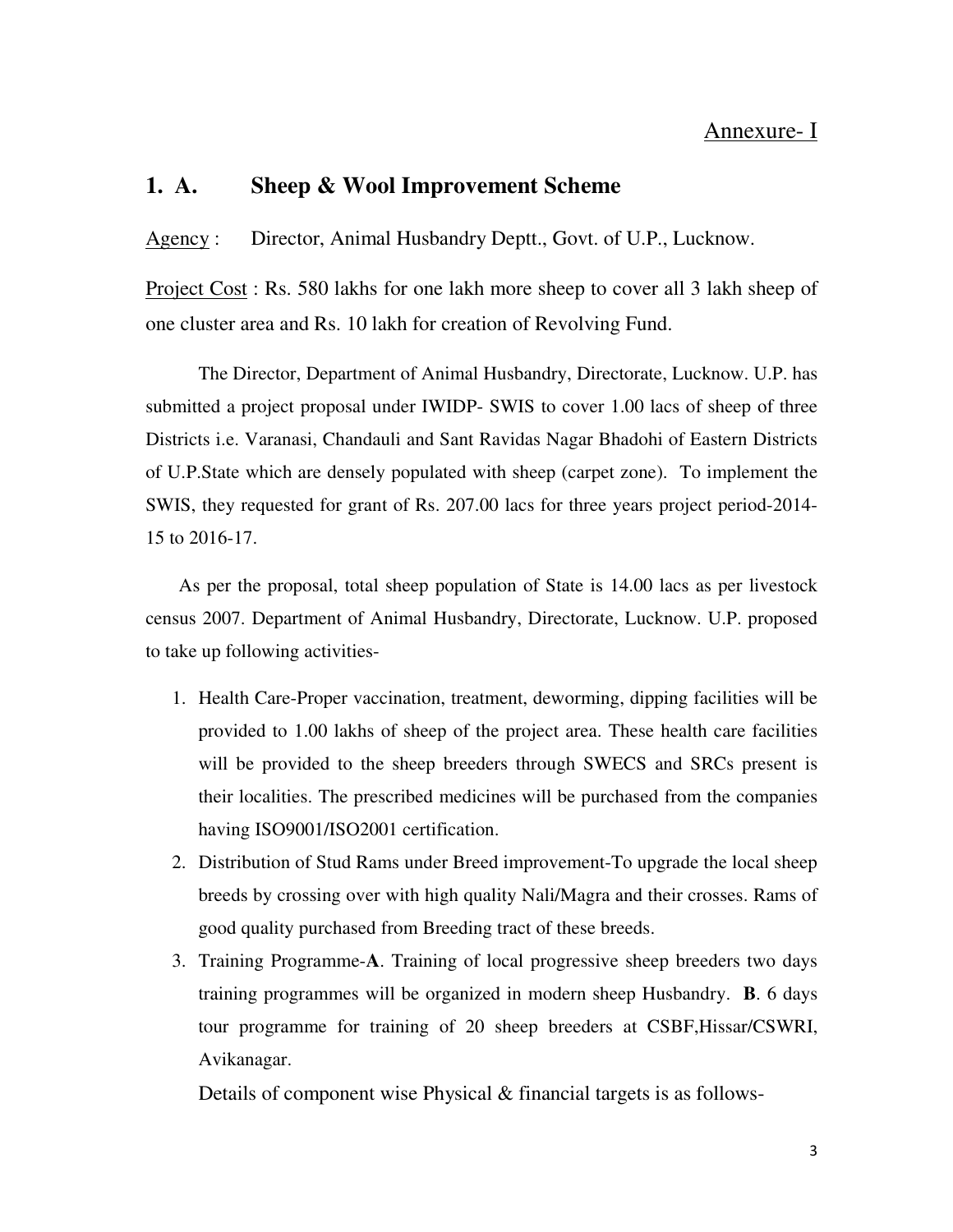#### **Rs. in Lacs**

| S.N | <b>Actvities/Particulars</b>                                                                    | Unit                                                                                                                                                             | 2014-15                | $2015 -$              | $2016-$     | Total |
|-----|-------------------------------------------------------------------------------------------------|------------------------------------------------------------------------------------------------------------------------------------------------------------------|------------------------|-----------------------|-------------|-------|
| 1.  | Health care for<br>sheep<br>of<br>sheep,<br>(treatment)                                         | $@$ Rs.<br>$18.00/-$<br>sheep/annum for 3 years                                                                                                                  | 18.00                  | 16<br>18.00           | 17<br>18.00 | 54.00 |
|     | medicines,<br>vaccination.etc)                                                                  | project period                                                                                                                                                   |                        |                       |             |       |
| 2.  | Strenghtening/Establishm<br>ent of sheep & wool<br>extention center<br>cum<br>quarantine center | 6SWEC<br>$\omega$<br>15.00<br>lacs/center                                                                                                                        | 45.00                  | 45.00                 |             | 90.00 |
| 3.  | Distribution of<br>Stud<br>under<br>breed<br>Rams<br>improvement                                | @ Rs. 6000.00 per Ram,                                                                                                                                           | 21.0<br>(350)<br>Rams) | 21.0<br>(350)<br>Rams |             | 42.00 |
| 4.  | Reimbursement<br>of<br>overhead expenses<br>to<br>implementing agencies                         | $\omega$ Rs. 6.00 per sheep per<br>year for conducting of<br>survey of project area<br>formulation<br>and<br>of<br>project, registration of<br>beneficiaries etc | 6.00                   | 6.00                  | 6.00        | 18.0  |
| 5.  | Strengthening<br>of<br>the<br>office of Chief Technical<br>Officer, Varanasi                    |                                                                                                                                                                  | 3.00                   |                       |             | 3.00  |
|     | <b>TOTAL</b>                                                                                    |                                                                                                                                                                  | 93.00                  | 90.00                 | 24.00       | 207.0 |

 A copy of proposal submitted by Director, Department of Animal Husbandry, Directorate, Lucknow. U.P. is enclosed herewith for perusal & Consideration.

In this matter it is submitted that CWDB has sanctioned SWIS Project for 2.00 lacs sheep during  $12<sup>th</sup>$  plan and grant has been released to Director, Department of Animal Husbandry, Directorate, Lucknow. U.P.and Board has also sanctioned and released grant Rs. 25.00 lac for distribution of 500 Rams.And sanctioned two Strenghtening/Establishment of sheep breeding farm.

I.A has proposed higher rate for stud ram.

I.A. has also demand high reimbursement of overhead expenses.

I.A. proposed Rs. 3.00 lacs for strengthening of the office of chief technical office which is not cover in SWIS.

 Matter is placed before P.C. of CWDB in the light of above facts for necessary perusal.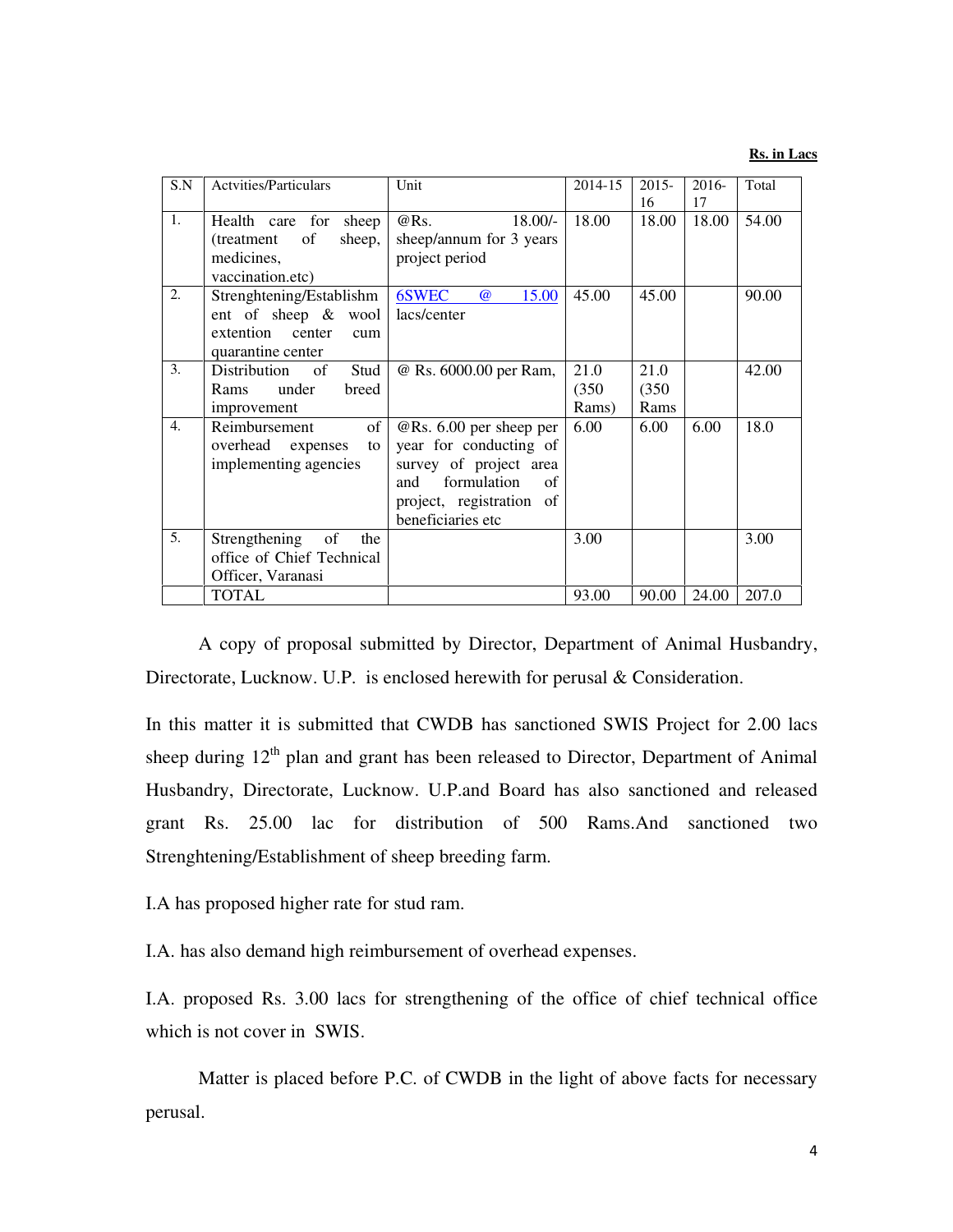## B. Creation of Revolving Fund for marketing of raw wool :

 The Director, Department of Animal Husbandry, Directorate, Lucknow. U.P. has submitted a project proposal under IWIDP- SWIS for Revolving fund for marketing of raw wool. To implement the project they requested for grant of Rs. 10.00 lacs .

 The sheep breeders of our country are illiterate, backward and from the weaker section of society. Duo to that they are exploited the middleman and sale their wool at very low price. No direct market is available in rural area for their product and sheep breeders are forced to sell wool on the rate directed by the middleman. In view of this, there is an urgent need to strengthen marketing and minimize exploitation role of the middlemen in sheep & wool sector. As available infrastructure I. A. proposed for procure 30000 Kg. wool in a year in two clips initially. The Intensive Sheep & Wool Development Project, Mirzapur has all necessary facilities. The wool grading, packaging is fully mechanized and well equipped. Have wide experience in organizing wool auction on Australian pattern. At present the Govt. Wool Grading & Disposal Centre Mirzapur has 6 trained graders, if further required some more trained graders will be recruited/ trained at the centre.

#### Financial Target for Revolving Fund of Raw Wool Procurement

| S.N. | particulars      | Wool Procured in Kg. | Amount required in Rs. lakhs |
|------|------------------|----------------------|------------------------------|
|      | Purchase of wool | $30000$ Kg.          | Rs. 10 lakh                  |

 A copy of proposal submitted by Director, Department of Animal Husbandry, Directorate, Lucknow. U.P. is enclosed herewith for perusal & Consideration.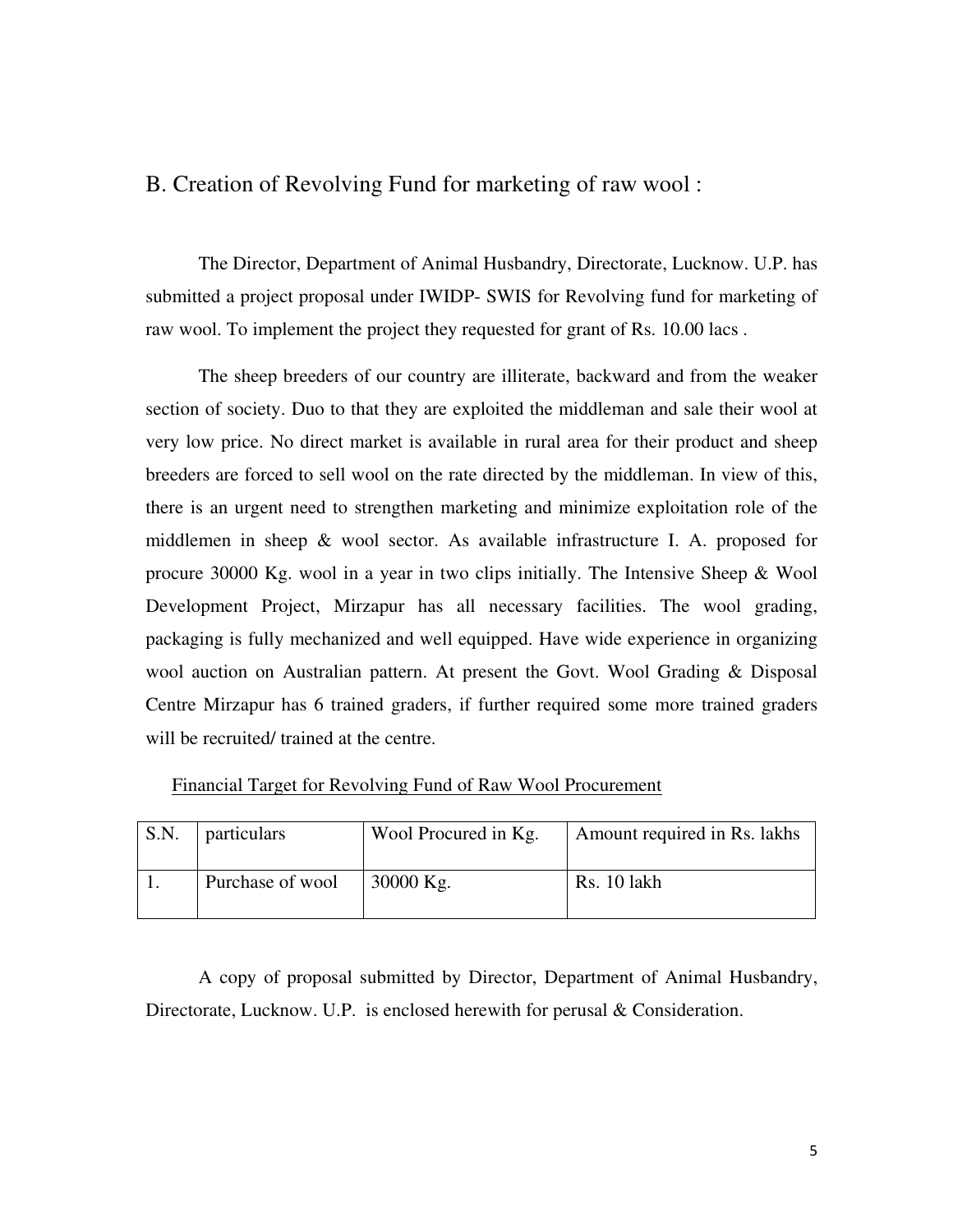## Annexure- II

#### **2. Sheep & Wool Improvement Scheme**

Agency : Gujarat Sheep and Wool Development Corp. Ltd., Gandhinagar.

Project Cost : Rs. 150 lakhs under Health Care component for covering 15 lakh sheep @ Rs. 10/- per sheep.

 The Statistical Officer, Gujarat Sheep and Wool Development Corporation Limited, Gandhinagar has submitted a project proposal under IWIDP- SWIS to cover 15.00 lacs of sheep various districts of Gujarat State through their office at Kutch-Bhuj.Aseda,Jamnagar,Bhavnagar and Jasdan. To implement the SWIS, they requested for grant of Rs. 150.00 lacs for year 2013-14.

As per the proposal, total sheep population of State is 21.77 lacs as per livestock census. Gujarat Sheep and Wool Development Corporation Limited, Gandhinagar proposed to take up following activity –

1. Health Care- Gujarat Sheep and Wool Development Corporation Limited, Gandhinagar is proposing to under take the programme for providing health care to the sheep of sheep breeders of the State. Timely health care majors are taken by the 105 sheep extension centers of GUSHEEL.

As per the scheme there is a provision of Rs. 18/- per sheep for health care component but I.A. demanded fund for health care for 15.00 lac per sheep @ Rs. 10.00 per sheep i.e. total Rs. 150.00 lacs for one year.

A copy of proposal submitted by Statistical Officer, Gujarat Sheep and Wool Development Corporation Limited, Gandhinagar is enclosed herewith for perusal & consideration.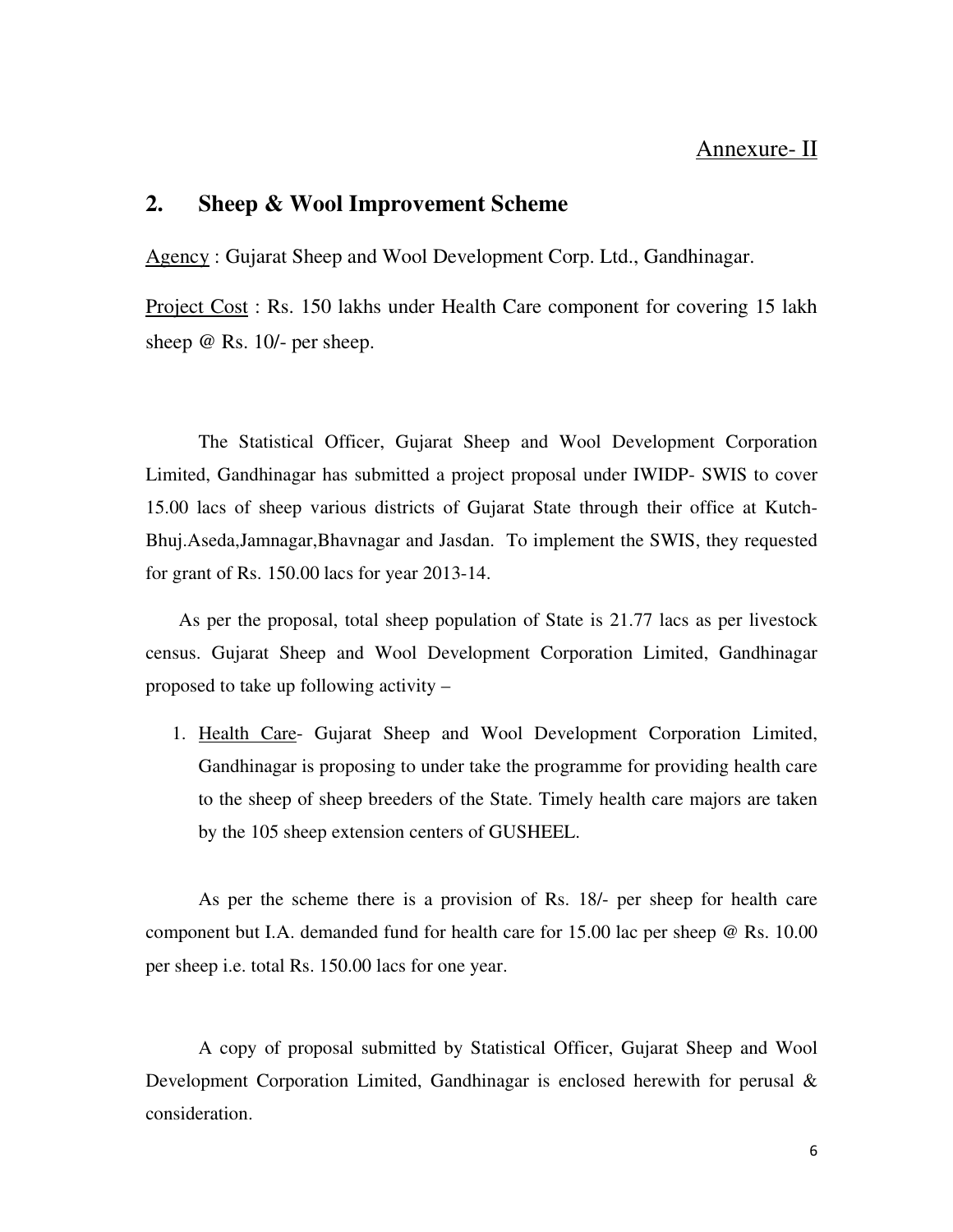### Annexure- III

## **3. Sheep & Wool Improvement Scheme**

Agency : H.P. State Wool Marketing Fed. Ltd., Govt. of H.P., Shimla

Project Cost : Rs. 80 lakhs for establishing 4 Sheep Breeding Farms

 The Chief Executive Officer, H.P. Wool Federation, Shimla has submitted a project proposal under IWIDP- SWIS for strengthening/ Establishment of Sheep Breeding Farms under Breed Improvement component of Integrated Wool Improvement & Development Programme (IWIDP) for Chamba,Hamirpur, Shimla and Mandi Districts of H.P. To implement the SWIS, they requested for grant of Rs. 80.00 lacs for year 2013-14.

As per the proposal, total sheep population of above four districts is Rs. 5.65 lacs

 I.A. proposed to strengthen Three sheep breeding farms and one ram centre of the Animal Husbandry Department so that good quality rams are provided to the sheep breeders under SWIS-IWIDP from theses farms. A one time lump sum grant of 20.00 lacs per farm is required.

Total financial Implications of the Project

|      |                                              |         | Rs. in lakh) |         |       |
|------|----------------------------------------------|---------|--------------|---------|-------|
| S.N. | Particulars of scheme                        | 2012-13 | 2013-14      | 2014-15 | Total |
|      | Strengthening/Establishment of<br>sheep      |         | 80.00        |         | 80.00 |
|      | breeding farm for raising of male lambs to   |         |              |         |       |
|      | provide good quality breedable rams under    |         |              |         |       |
|      | SWIS- To Strengthening /Establishment 4      |         |              |         |       |
|      | No. sheep breeding farm for raising of lambs |         |              |         |       |
|      | @ 20.00 lacs per farm                        |         |              |         |       |
|      |                                              |         |              |         |       |
|      | Total                                        |         | 80.00        |         |       |

 A copy of proposal submitted by H.P. Wool Federation, Shimla is enclosed herewith for perusal & Consideration.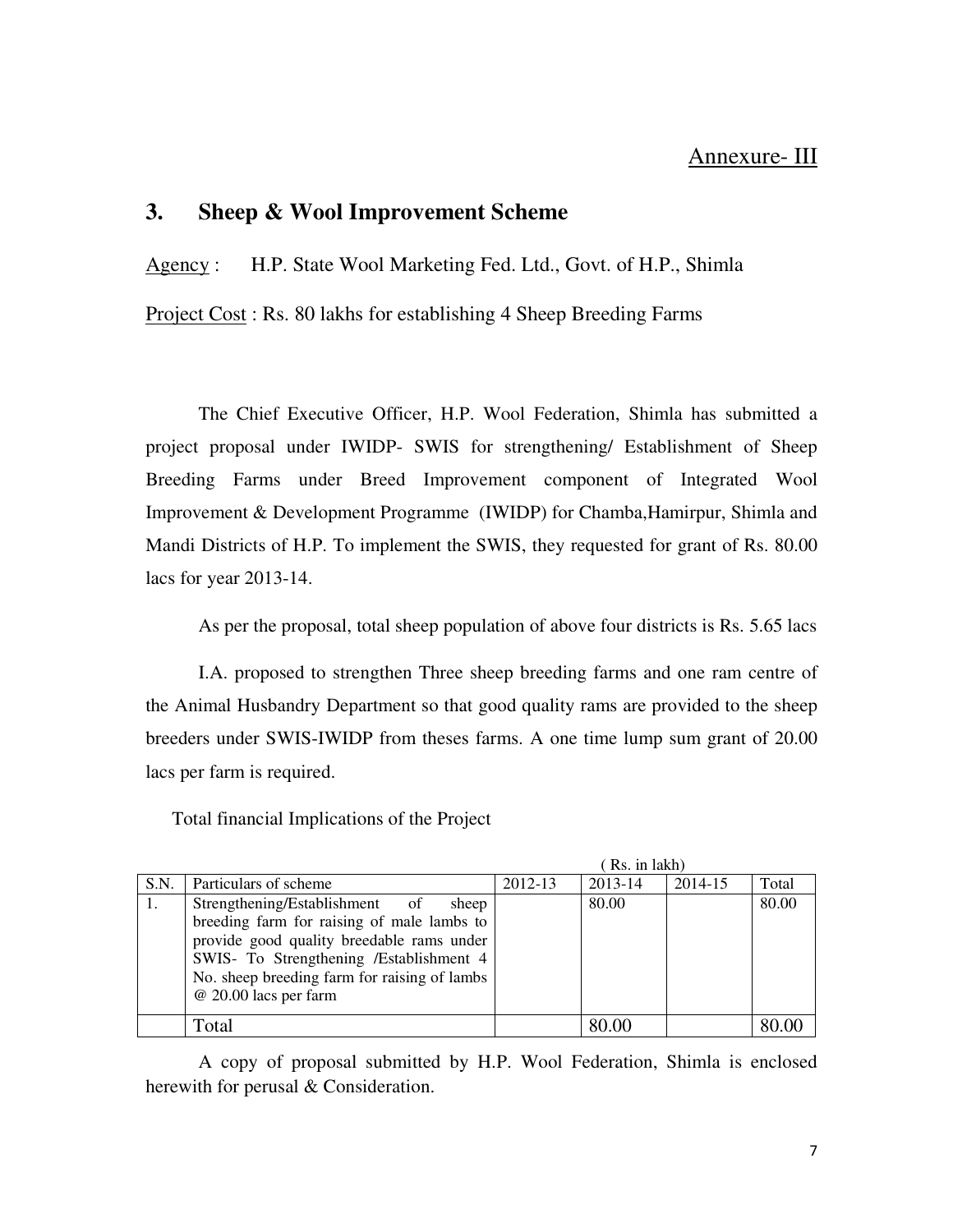#### **Annexure- IV**

## **4. Sheep & Wool Improvement Scheme**

Agency : J.& K. Sheep and Sheep Prod. Dev. Board, Jammu.

Project Cost : Rs. 1037 lakhs for 4 lakh sheep, 3000 stud Rams distribution and demand for creation of Revolving Fund of Rs. 50 lakh.

 The Financial Advisor, J.& K. Sheep and Sheep Prod. Dev. Board, Srinagar Kashmir has submitted a project proposal under IWIDP- SWIS to cover 4.00 lacs of sheep in Srinagar, Kulgam, Pulwara,Shopian.Baramulla,Bandipore and Kupwara districts of Kashmir Province and Jammu, Samba kathua, Kishtwar, Ramban, Poonch and Rajouri districts of Jammu Province. To implement the SWIS, they requested for grant of Rs. 1037.00 lacs for three year.

|             | Details of component wise I hysical $\alpha$ milaneial targets is as follows-<br>ілэ. Ш шасэ                                                  |                                                                                                                                                                                                                   |            |                            |                 |        |
|-------------|-----------------------------------------------------------------------------------------------------------------------------------------------|-------------------------------------------------------------------------------------------------------------------------------------------------------------------------------------------------------------------|------------|----------------------------|-----------------|--------|
| S.          | Actvities/Particulars                                                                                                                         | Unit                                                                                                                                                                                                              | $1st$ year | $2^{\overline{\text{nd}}}$ | 3 <sup>rd</sup> | Total  |
| $\mathbf N$ |                                                                                                                                               |                                                                                                                                                                                                                   |            | year                       | year            |        |
| 1.          | Health care for sheep<br>sheep,<br>(treatment of<br>medicines,<br>vaccination.etc)                                                            | 4.00 lacs sheep@Rs. 18.00/-<br>sheep for 3 years project period                                                                                                                                                   | 72.00      | 72.00                      | 72.00           | 216.0  |
| 2.          | Strenghtening/Establish<br>ment of sheep breeding<br>farm for raising of male<br>lambs to provide good<br>quality breedable ram<br>under SWIS | 9 farms<br>Strenghtening/Establishment of<br>sheep breeding farm@ Rs.20<br>lakhs per farm                                                                                                                         | 60.00      | 60.00                      | 60.00           | 180.0  |
| 3.          | Stud<br>Distribution<br>of<br>under<br>breed<br>Rams<br>improvement                                                                           | 3000<br>Rams(1500<br>for<br>stud<br>Kashmir and 1500 for Jammu) @<br>Rs. 7500 at Kashmir and Rs.5000<br>at Jammu each Ram duly insured<br>distribution<br>from<br>for<br>sheep<br>breeding farms to project areas | 62.50      | 62.50                      | 62.50           | 187.50 |
| 4.          | Feed Supplement                                                                                                                               | 5000 sheep<br>Cost @Rs.3/- sheep per day for 3<br>months (90 days) in a year                                                                                                                                      | 13.50      | 13.50                      | 13.50           | 40.50  |
| 5.          | fund<br>Revolving<br>for<br>marketing of raw wool<br>(wool of sheep, Angora<br>rabbit and pashmina<br>wool)                                   | $4.00$ lacs kg.                                                                                                                                                                                                   | 50.00      |                            |                 | 50.00  |

Details of component wise Physical & financial targets is as follows- **Rs. in Lacs**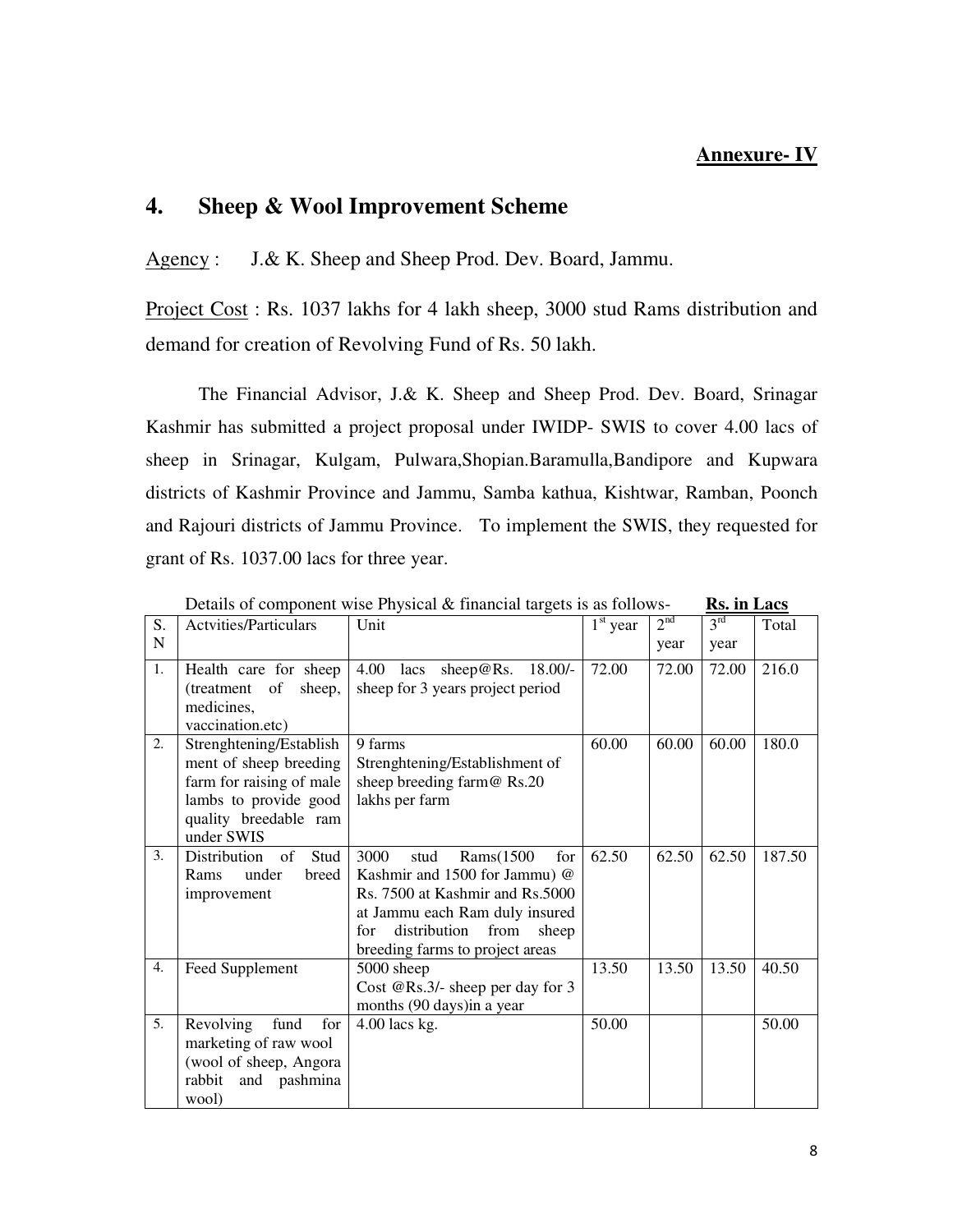| 6. | <b>State Specific Project</b>     | 1) Product Development                     | 8.00  | 8.00  | 8.00  | 24.00  |
|----|-----------------------------------|--------------------------------------------|-------|-------|-------|--------|
|    |                                   | a) Grading of wool                         | 16.00 | 16.00 | 16.00 | 48.00  |
|    |                                   | b)Marketing Assistance                     |       |       |       |        |
|    |                                   | c)Scouring of wool                         | 32.00 | 32.00 | 32.00 | 96.00  |
|    |                                   | 2) Disaster Management                     | 45.00 | 45.00 | 45.00 | 135.00 |
|    |                                   |                                            |       |       |       |        |
| 7. | Reimbursement<br>of               | 4.00 lacs sheep $\mathcal{Q}$ Rs. 5.00 per | 20.00 | 20.00 | 20.00 | 60.00  |
|    | overhead expenses to              | sheep per year for conducting of           |       |       |       |        |
|    | implementing agency               | survey of project area<br>and              |       |       |       |        |
|    | for implementation of formulation | of<br>project.                             |       |       |       |        |
|    | project                           | registration of beneficiaries with         |       |       |       |        |
|    |                                   | no. of sheep flocks village-wise,          |       |       |       |        |
|    |                                   | monitoring, field visits, POL and          |       |       |       |        |
|    |                                   | provision<br>for<br>other<br>misc.         |       |       |       |        |
|    |                                   | implementation expenses.                   |       |       |       |        |
|    | <b>Total</b>                      |                                            |       |       |       | 1037   |

 A copy of proposal submitted by Financial Advisor, J.& K. Sheep and Sheep Prod. Dev. Board, Srinagar Kashmir is enclosed herewith for perusal & Consideration.

 In this matter it is submitted that CWDB has already sanctioned SWIS Project for 2.00 lacs sheep during  $11<sup>th</sup>$  plan and 2.00 lacs sheep during  $12<sup>th</sup>$  plan and grant has been released to J.& K. Sheep and Sheep Prod. Dev. Board. Board has also sanction SWIS Project for 3.15 lacs sheep to LAHDC Leh and Kargil District of ladhak Division and grant has been released during current financial year.

 I.A. demanded for 9 Strenghtening/Establishment of sheep breeding farm (3 Govt. farms in Jammu Div. & 6 Govt. farms in Kashmir Div.) as per annexure-B but detail of proposed list of the sheep breeding farms in Annexure-E1 show 4 farm in Kashmir Div.,2 farm in Ladakh Div and 3 farm in Jammu Div. Board is implementing SWIS in Ladakh Div. through LAHDC.

I.A has proposed higher rate for stud ram distribution in Kashmir Division.

 I.A. has proposed RS. 50.00 lacs for Revolving Fund for marketing of raw wool of Sheep, Angora rabbit and Pashmina. Board has separate schemes of each animal.

Matter is placed before P.C. of CWDB in the light of above facts for necessary perusal.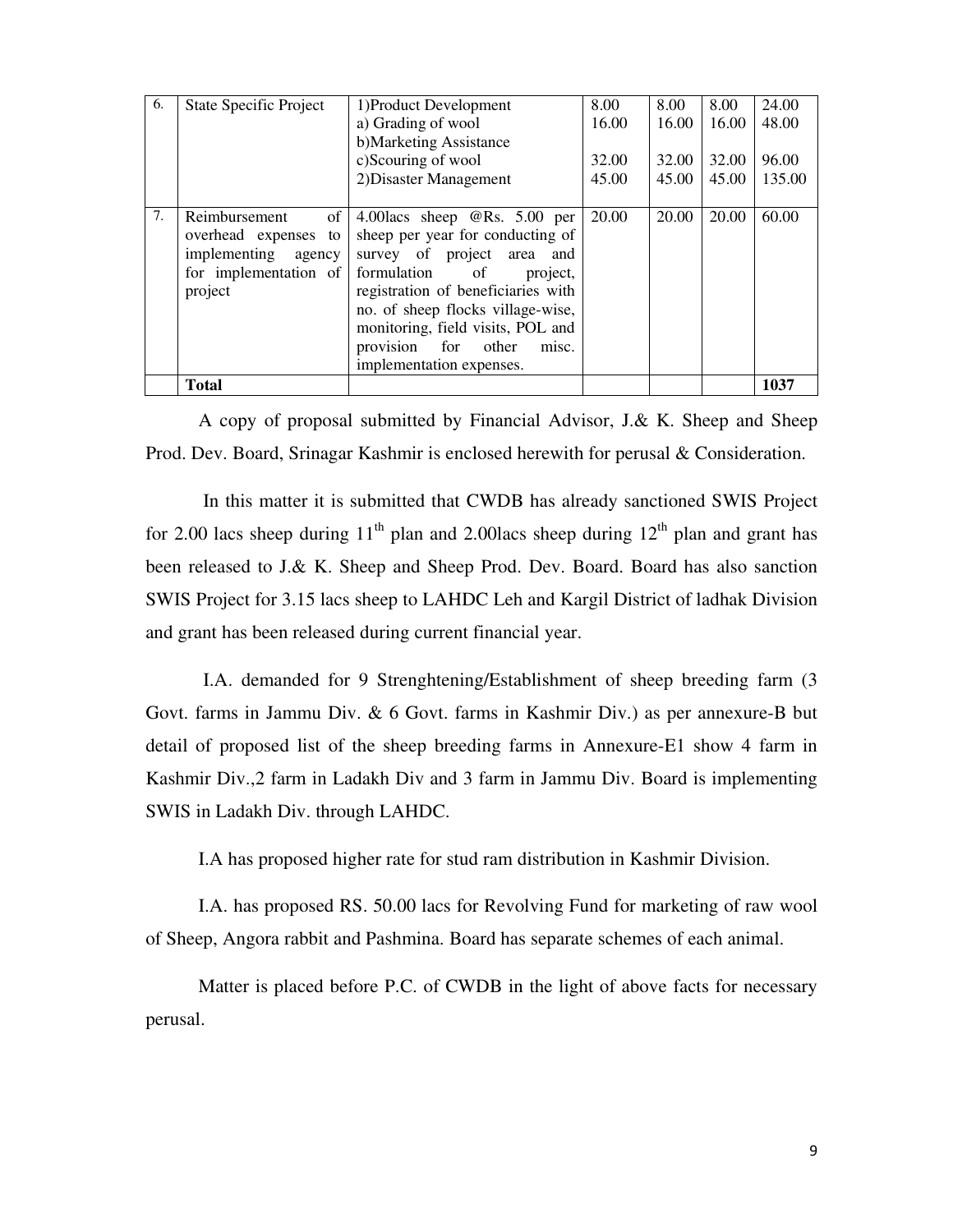#### **Annexure- V**

## **4. Angora Wool Development Scheme**

A. Mini farm under Angora Wool Development Scheme

Agency : Director Vety. & Animal Husbandry, Govt. of Manipur.

Project Cost : Rs. 88.73 lakhs (19.37 lakhs each project for 10 families), total 4 projects 40 families (800 rabbits)

 Directorate of Veterinary & Animal Husbandry Services, Govt. of Manipur, Imphal east submitted a project proposal for implementation of following activity under Angora wool Development scheme-

A. Establishment of Mini Angora Farm

B. Setting up of Angora Rabbit Germplasm Centre

- Implementing Agency proposed to cover 40 numbers of families for establishment of Mini Angora farm.

-Project will be implemented in 4 districts (2 hill districts & 2 valley district). Name of districts are not mentioned.

-Implementing agency proposed Rs.99, 242/- per family for first year & Rs.2, 21,826/ per family for implementation of 3yr. project, while as per parameters of scheme there is a provision of Rs. 78,870/- per family per year & total cost of the project for 3 yr. period is Rs.1,93,710/- . Component wise details of required fund is as follows-

| S.No. | Component         | Provision as per norms   | Funds required for one | Funds required for   |
|-------|-------------------|--------------------------|------------------------|----------------------|
|       |                   | of scheme for<br>one     | family for 3yr. period | 40 families for 3yr. |
|       |                   | family for 3yr. period   |                        | period               |
| 1.    | Const. of<br>low  | $Rs.0.24$ lacs           | $Rs.0.24$ lacs         | $Rs.9.60$ lacs       |
|       | cost shed         |                          |                        |                      |
| 2.    | of<br>Supply      | $Rs.0.30$ lacs $@$       | $Rs.0.45$ lacs @ Rs.   | Rs.18.00 lacs        |
|       | foundation stocks | Rs.1500/- per rabbit     | 2250/-per rabbit       |                      |
|       |                   | (with transportation $&$ | $(2250X20)$ with air   |                      |
|       |                   | feed, overhead           | transportation charges |                      |
|       |                   | expenses.                | from kullu to Imphal,  |                      |
|       |                   |                          | feed & over -head      |                      |
|       |                   |                          | expenses etc.          |                      |
| 3.    | Supply of cages   | $Rs.0.30$ lacs $@$ Rs.   | $Rs.0.30$ lacs $@$ Rs. | Rs.12.00 lacs        |
|       |                   | $10,000/$ - per unit     | $10,000/$ - per family |                      |
| 4.    | of<br>Supply      | Rs.0.03 lacs @ Rs.       | Rs.0.03 lacs @ Rs.     | $Rs.1.20$ $lacs$     |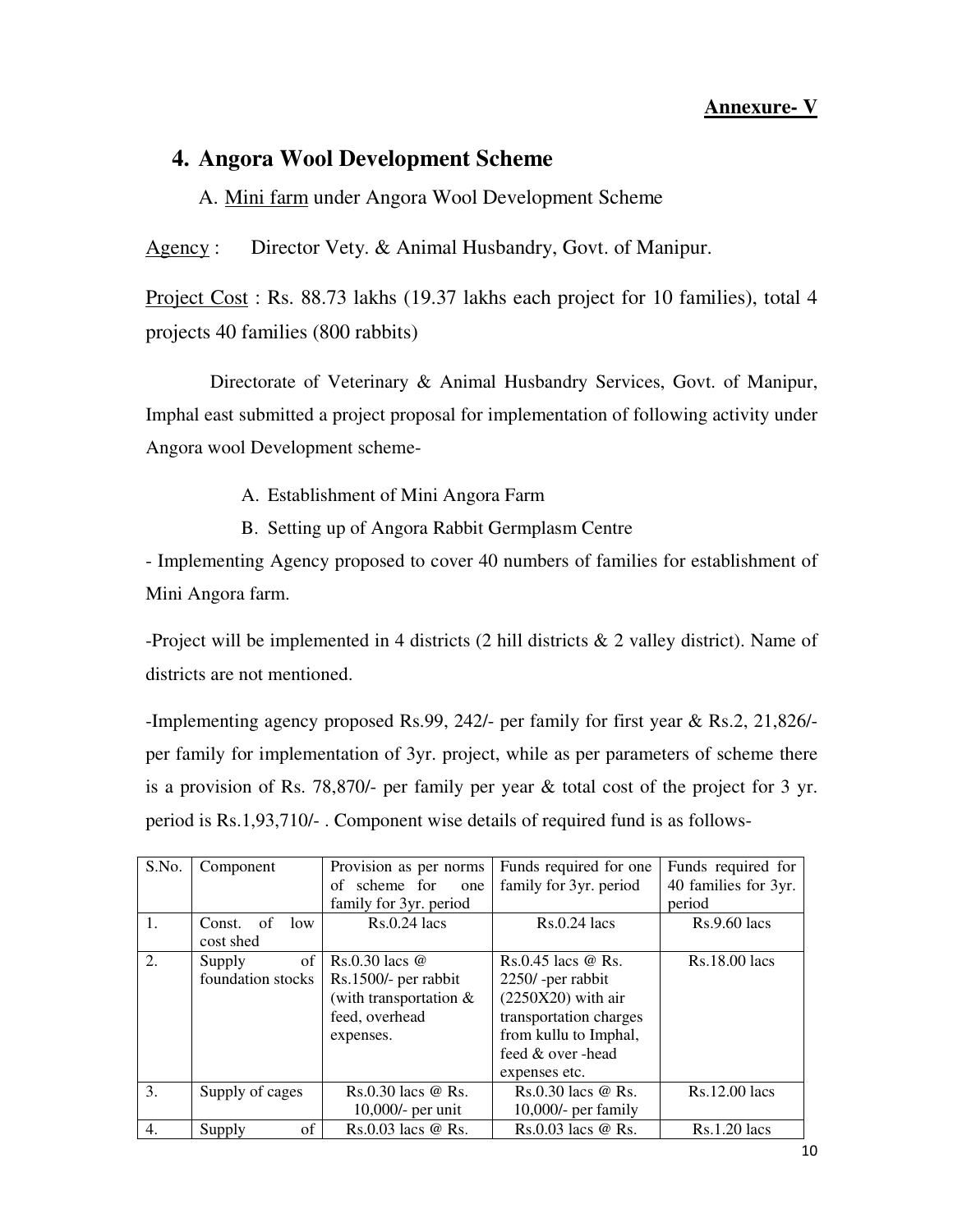|    | medical Kit        | 1000/- per family       | 1000/- per family         |                |
|----|--------------------|-------------------------|---------------------------|----------------|
| 5. | Supply of feed     | Rs.0.726 lacs $@$       | $Rs.0.83160$ lacs @       | Rs.33.294 lacs |
|    |                    | Rs.2200/- per quintal   | Rs.2520/- per quintal     |                |
|    |                    | per yr.                 |                           |                |
| 6. | Provision          | of $\vert$ Rs.0.10 lacs | $Rs.0.10$ lacs $@Rs.$     | $Rs.4.00$ lacs |
|    | Charkha/looms/     | @Rs.10,000/-            | $10,000/-$                |                |
|    | knitting machine   |                         |                           |                |
| 7. | Training<br>of     | Rs.0. 065 lacs per unit | Rs.0.065 lacs             | $Rs.2.60$ lacs |
|    | farmers            |                         |                           |                |
| 8. | head<br>over       | $@10\%$ of total        | 0.202 lacs @ 10% of       | 8.066 lacs     |
|    | expenditure        | project cost            | total cost of the project |                |
|    | TOTAL <sub>2</sub> | 1.937 lacs              | 2.218 lacs                | 88.73 lacs     |

-Implementing agency proposed more funds under supply of foundation stock & supply of feed components.

- Veterinary Department is having experienced manpower to implement the scheme.

 For processing and marketing of the wool, Veterinary Department will tied up with the industry and Textile Department, govt. of Manipur.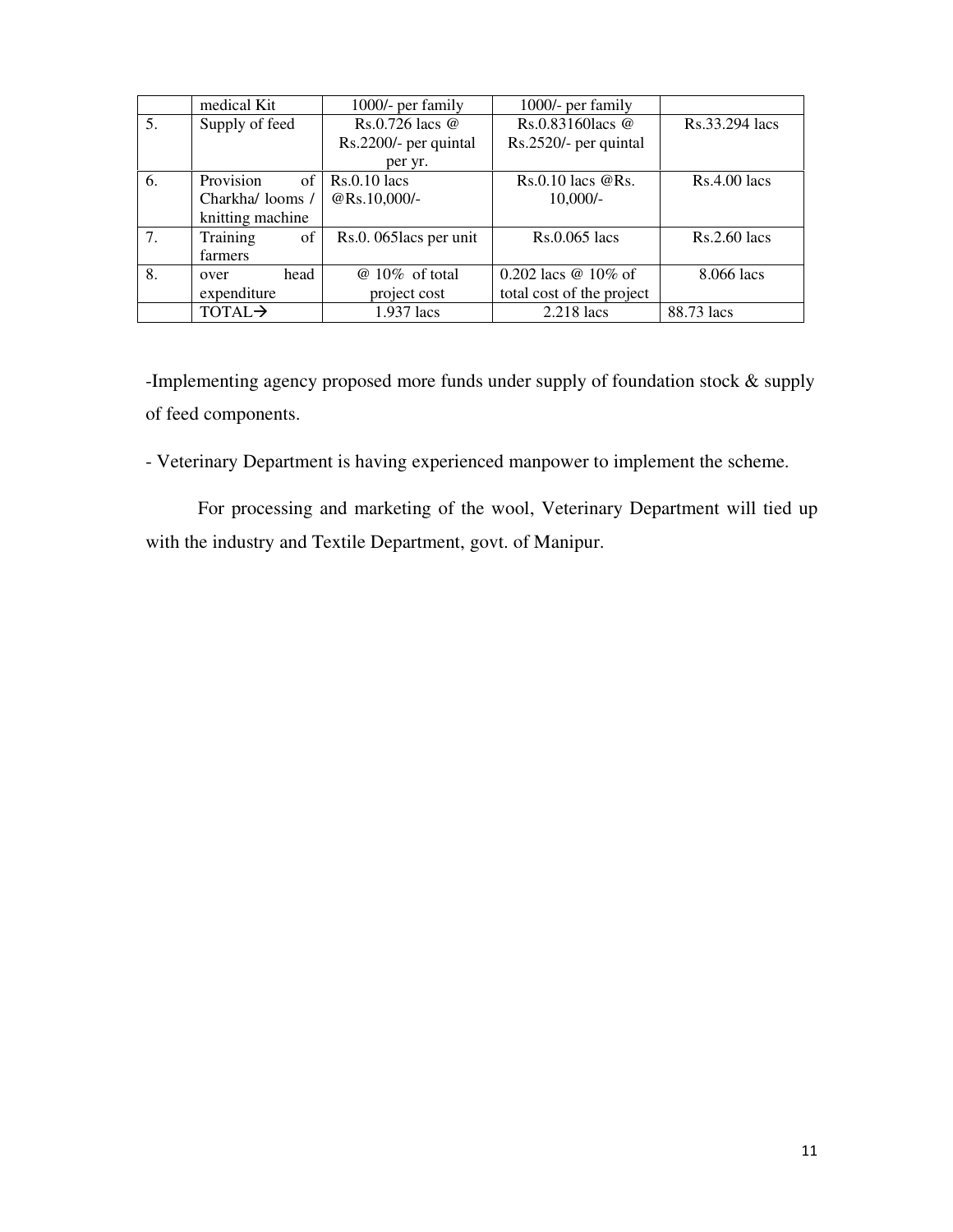#### **Annexure- VI**

## **5. Angora Wool Development Scheme**

#### B. Setting up of Angora Germplasm Centre

Agency : Director Vety. & Animal Husbandry, Govt. of Manipur.

Project Cost : Rs. 18.46 lakh for one GPC & Training Centre, 1 GPC (100 rabbits, 4 batches  $\&$  total 40 trainees  $\&$  100 rabbits)

- Implementing agency proposed to implement establishment of Angora Germplasm farm for 100 rabbits at Imphal east & training centre for manufacturing Angora products.

-Agency proposed Rs.5.925 lacs for establishment of Angora Germ plasm for 100 rabbits. Component wise details of the project is as follows-

|       |                                                    |                   | $(Rs. in lacs)$    |
|-------|----------------------------------------------------|-------------------|--------------------|
| S.No. | Activity                                           | Provisions as per | Total project cost |
|       |                                                    | norms of scheme   | for 100 rabbits    |
| 1.    | Assistance for Const. of low cost shed             | $1.20$ lacs       | $1.20$ lacs        |
|       |                                                    |                   |                    |
| 2.    | Supply of foundation stocks $@$ Rs.2250/-          | $1.50$ lacs       | $2.25$ lacs        |
|       | per rabbit (40 male+ 60 female)                    |                   |                    |
| 3.    | Supply of cages $(200 \text{ cages})$ @Rs.50,000/- | $0.50$ lacs       | $0.50$ lacs        |
|       | per unit                                           |                   |                    |
| 4.    | Supply of medical Kit @Rs.5000/-per unit           | $0.05$ lacs       | $0.05$ lacs        |
| 5.    | Supply of feed $\omega$ Rs.2520/- quintal per      | $1.21$ lacs       | 1.386 lacs         |
|       | year                                               |                   |                    |
|       | $(100X0.150X365 = 54.75Q)$ or say 55 Q.            |                   |                    |
| 6.    | Over head expenditure ( $@10\%$ of the total       | $0.446$ lacs      | $0.537$ lacs       |
|       | cost)                                              |                   |                    |
|       | TOTAL <sub>2</sub>                                 | 4.906 lacs        | 5.925 lacs         |

-As per norms of scheme cost of proposed activity under Integrated Angora Germplasm cum processing & training centre is Rs. 4.906 lacs. Agency proposed more funds under feed & supply of foundation stock.

-Implementing agency has submitted financial provisions only for establishment of training centre for manufacturing angora products. Details of financial provision is as mentioned below-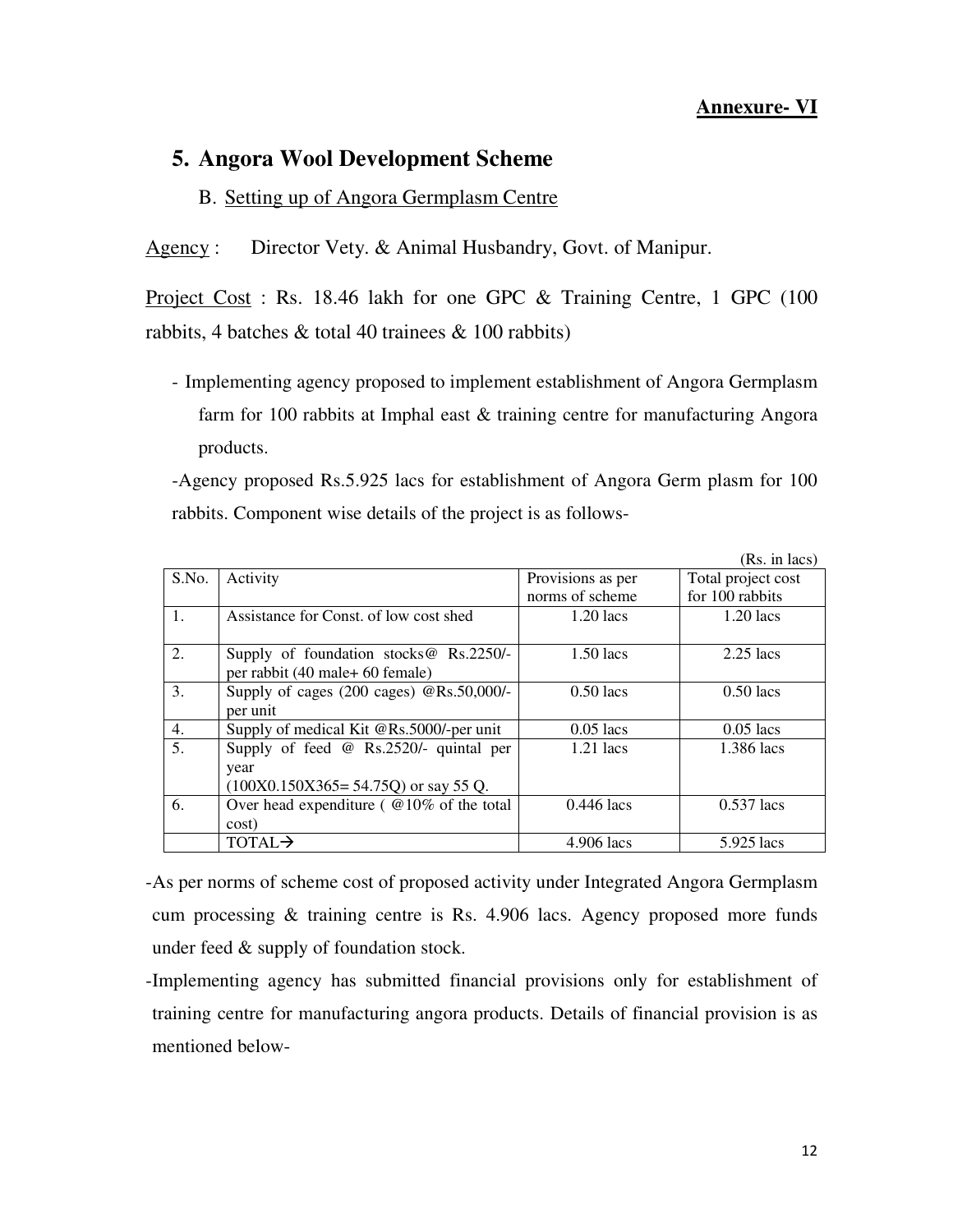| S.No.            | Activity                         | Provisions as per   | For 4 batch in a year      |
|------------------|----------------------------------|---------------------|----------------------------|
|                  |                                  | norms of scheme     |                            |
| 1.               | Stipend to trainees for 3 month  | Rs. 90,000/- per    | $Rs.3.60$ lacs             |
|                  |                                  | <b>batch</b>        | $(90,000/-$ per batch)     |
|                  |                                  | (100X30X3X10)       |                            |
| 2.               | Honorarium to Master Instructor  | Rs.30,000/- per     | $Rs.1.20$ lacs             |
|                  |                                  | <b>batch</b>        | (Rs.30,000/- per batch)    |
| 3.               | Office Assistant/attendant       | Rs.15,000/- per     | $Rs. 0.60$ lacs            |
|                  |                                  | <b>batch</b>        | $(Rs. 15,000/-$ per month) |
| $\overline{4}$ . | of<br>Support<br>loom<br>or      | Rs.1,00,000         | $Rs. 4.00$ lacs            |
|                  | charkha/knitting machine         |                     | $(Rs.1.00$ lacs)           |
| 5.               | Support for product development, | One time grant      | $Rs. 2.00$ lacs            |
|                  | Product<br>Design<br>Dev. &      | <b>Rs.2.00</b> lacs |                            |
|                  | Diversification                  |                     |                            |
| 6.               | Over head expenditure ( $@10\%$  |                     | Rs.0.537 lacs              |
|                  | of the total cost)               |                     |                            |
|                  | TOTAL→                           |                     | Rs. 12.54 lacs             |

-As per scheme the integrated project would be sanctioned either in all three activity i.e. Establishment of Angora Germplasm (II) Angora wool processing Centre & (III) Provision for establishment of training centre for manufacturing angora products or combination of I&II or combination of I&III. Implementing agency proposed to implement establishment of set up Germplasm & establishment of training centre for manufacturing angora products.

 Matter is placed before P.C. of CWDB in the light of above facts for necessary perusal.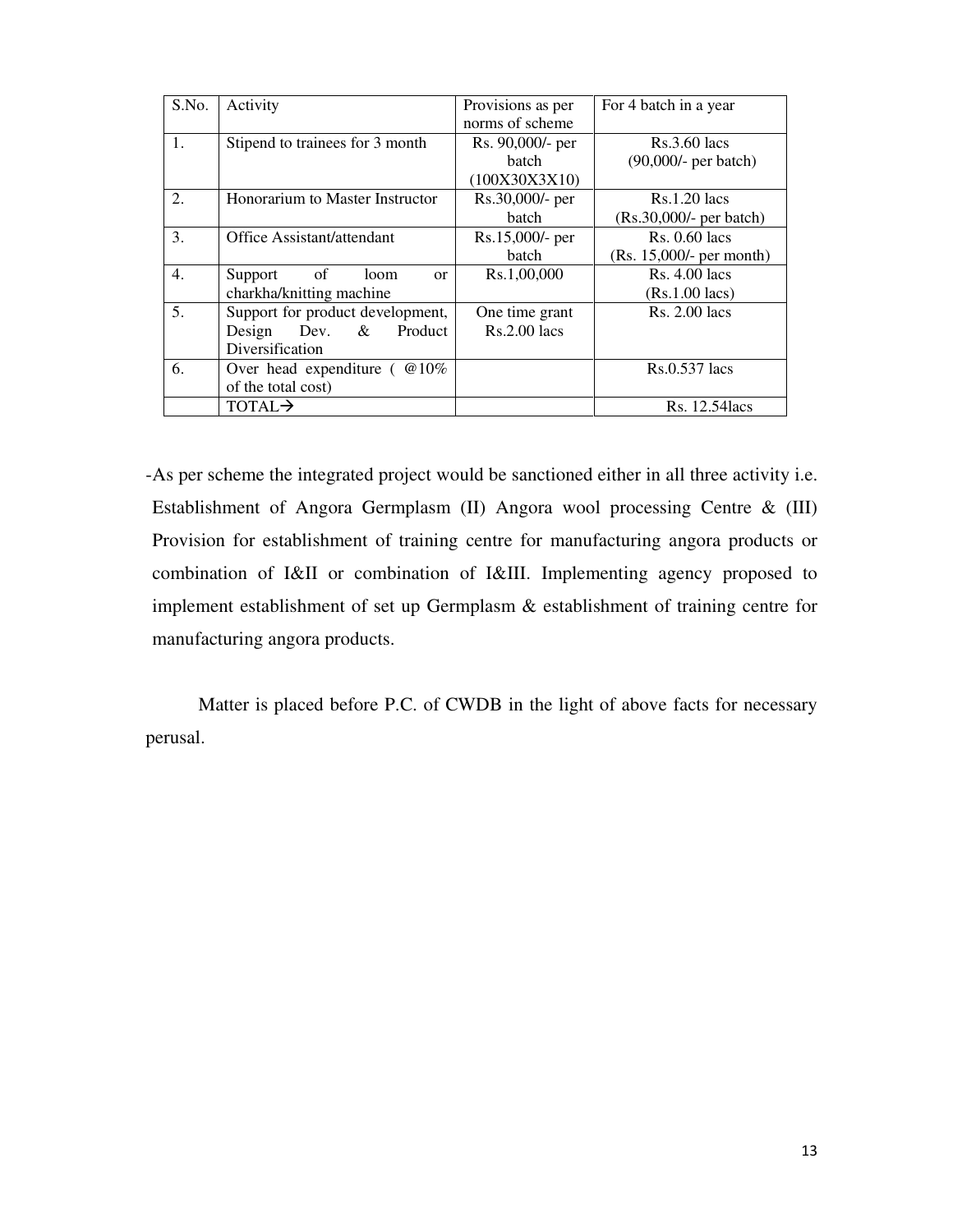### **Annexure – VII**

# **8. Provide financial support to CSWRI for organizing one day seminar at Bikaner**

 Head, Arid Region Campus, Central Sheep & Wool Research Institute, (CSWRI) Bikaner requested to provide financial support of Rs. One lakh to organize one day seminar on "Prospects in improving production, marketing and value addition of carpet wool". This seminar proposed to organize at their Bikaner Campus in collaboration with CSWRI, ISSGPU and CWDB on 31<sup>st</sup> December, 2013 and detailed programme. Large number of woolen industries are functioning in Bikaner and there is Asia's largest wool Mandi catering to purchase and sale of wool. The event would provide a common platform for carpet wool producers, scientists, traders and end users to discuss problems associated with each other and will helpful in understanding the prospects and challenges in wool production and utilization.

 As above, the matter is placed before the Project Committee meeting to consider the proposal to provide financial support of Rs. One lakh to CSWRI for organizing one day seminar at Bikaner during current financial year 2013-14 under Human Resource Development & Promotional Activity.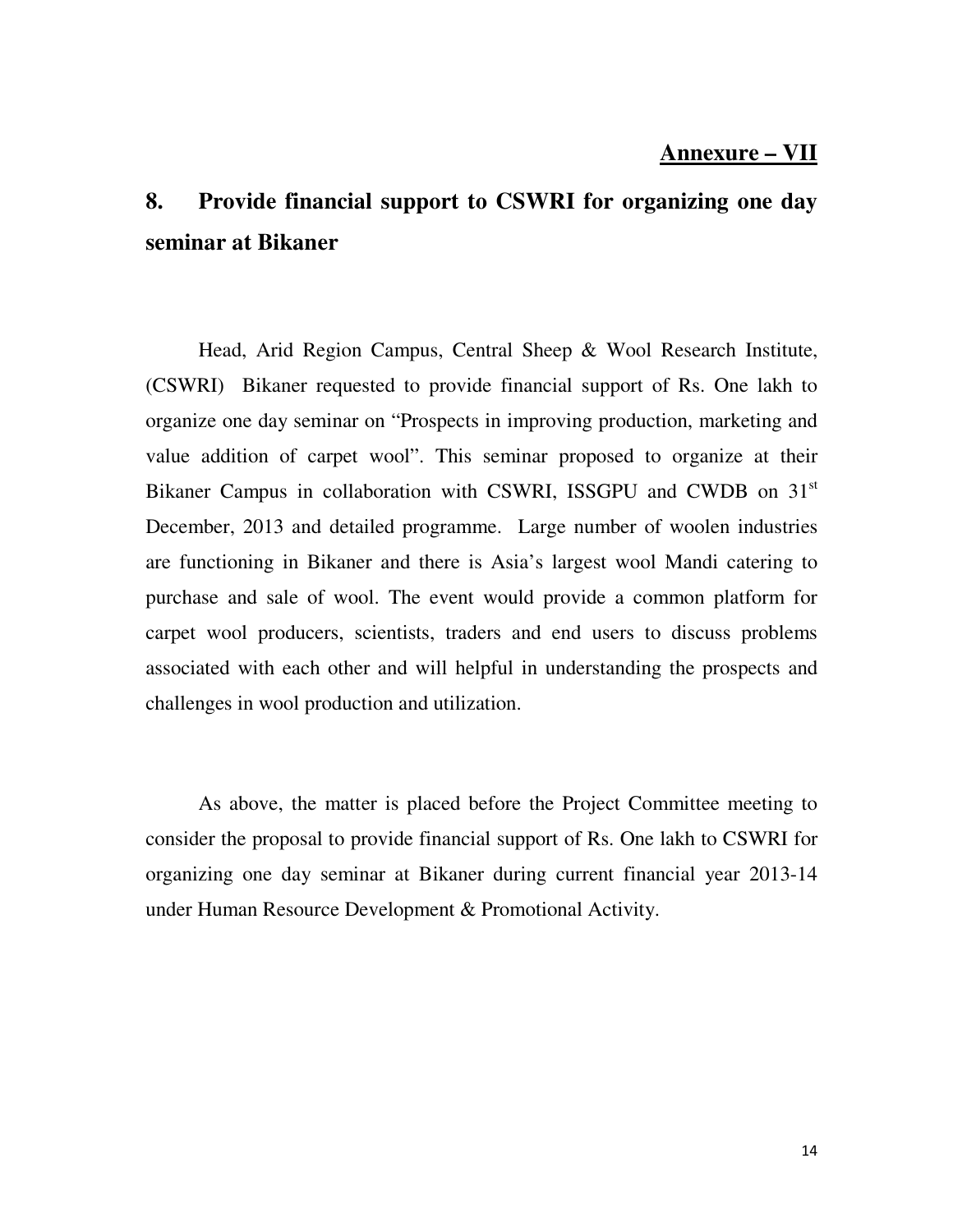# **9. Sponsorship of A.I. Training Programme at CSWRI, Avikanagar**

 The Director, Central Sheep & Wool Research Institute, (CSWRI) submitted a proposal for sponsorship of AI Training Programme at Central Sheep & Wool Research Institute, Avikanagar. This programme will be conducted in two batches having 10 persons in each batch for 7 days period and will be conducted in month of November ,2013 and March,2014. They have submitted day wise scheduled activities for training and prepared list of 10 Veterinary Officers from the States of J. & K., H.P. and Jharkhand for conducting first batch training. The CSWRI has demanded total Rs. 2.00 lakh from the CWDB for sponsorship of this AI training programme for providing training to 20 persons for 7 days. First batch of training programme has been started from 21-11-2013 at CSWRI, Avikanagar. The CWDB has made provision for conducting such training programme under the scheme of 'Human Resource Development & Promotional Activities' under  $12<sup>th</sup>$  Plan scheme.

 As above, the matter is placed before the Project Committee meeting to consider the proposal of CSWRI for sponsorship of this AI training programme with financial assistance of Rs. 2.00 lakh for 20 persons during current financial year 2013-14.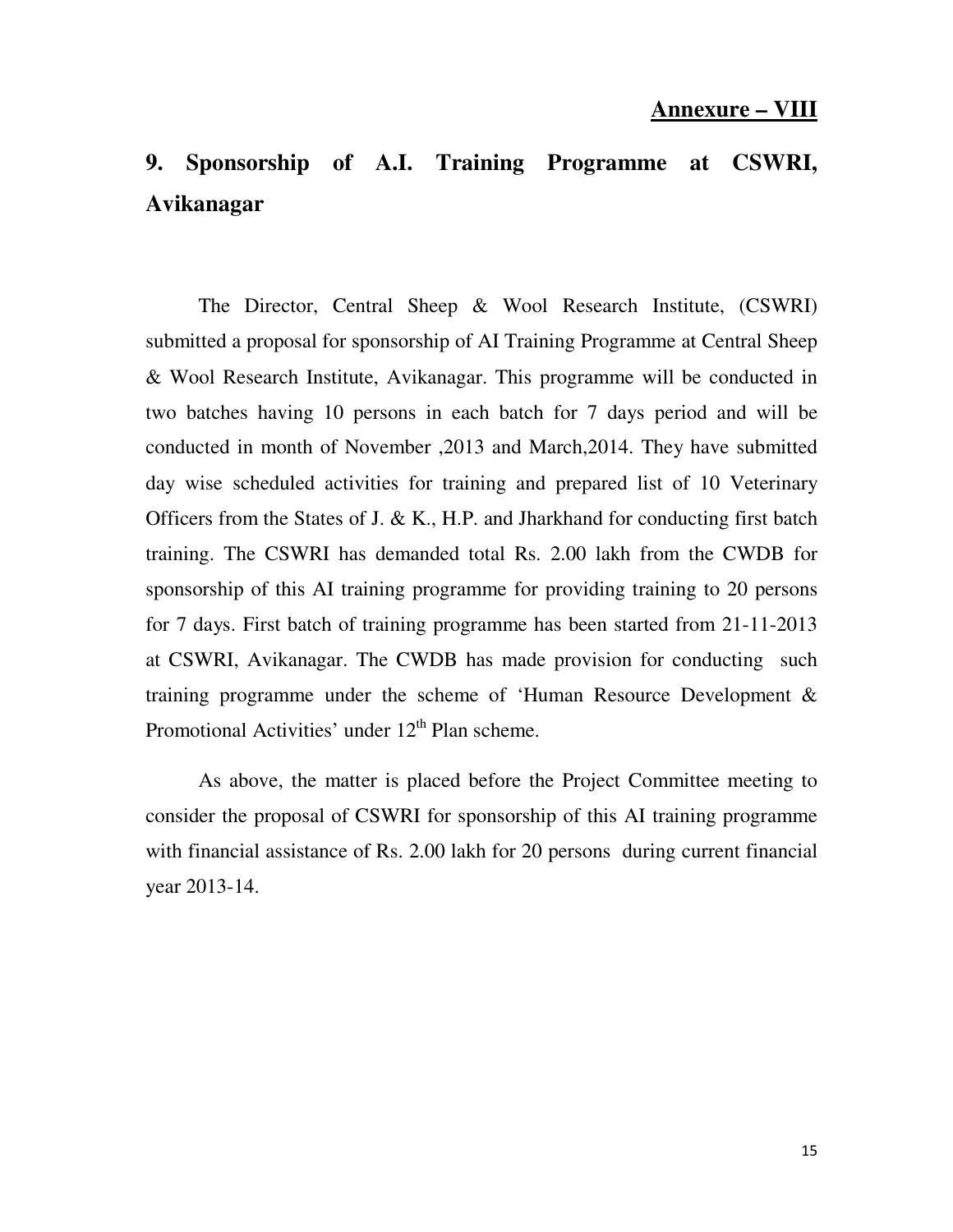# **10. Sponsorship of Short Term Training Course in Woolen Products Manufacturing and Designing at Manipur**

**Name of Scheme**: Human Resource Development & Promotional Activities (HRD)

**Name of Agency**: Directorate of Commerce and Industries Govt. of Imphal, (Manipur)

**Project Name:** Short Term Training Course in Woolen Products Manufacturing and Designing

**Introduction:** In Manipur, hand weaving formed a part of socio-cultural tradition of the people which has a rich cultural heritage. It is a household cottage industry with decentralized set up providing highest employment generation next only to agriculture for the womenfolk of the state. The traditional skill of handloom weaving is not only a status symbol for the women- folk, but it is an indispensable aspect of socioeconomic life in Manipur. Major of the families depend on handloom for livelihood

**Objective:** - There are certain weavers who have neither covered under the Development Commissioner for Handlooms nor state government. The weavers are working on acrylic yarn which has limited Market Avenue and exports. The climate conditions of Manipur also conducive for wearing woolen fabrics than acrylic yarn. Woolen yarn has yet been introduced to the weavers. Based on the study of the Department, it was found that some deserving weavers are still in need of some intervention in from odf skill upgradation and production as well as marketing approach which will help them to improve their by producing quality products and increase in working hours.

|  | <b>Financial demand:</b> Rs. 75.24 lakhs for 6 Centres @ Rs. 12.54 lakh |  |
|--|-------------------------------------------------------------------------|--|
|--|-------------------------------------------------------------------------|--|

| S.No.       | Component / Activity                   | Assistance under | Project cost per | Total<br>Cost |
|-------------|----------------------------------------|------------------|------------------|---------------|
|             |                                        | components per   | training center  | proposed      |
|             |                                        | batch            |                  |               |
| i)          | Stipend to traines (10 persons)        | 90000.00         | 360000.00        | 2160000.00    |
|             | for 3 months $\omega$ Rs. 100/-        |                  |                  |               |
|             | day)<br>Rs.<br>per                     |                  |                  |               |
|             | $100x30x10=90000$ per batch            |                  |                  |               |
|             | : 4 batch in a year                    |                  |                  |               |
| $\rm{I}i$ ) | Honorarium<br>master<br>to             | 30000.00         | 120000.00        | 720000.00     |
|             | Rs. 10,000/-<br>Instructor<br>$\omega$ |                  |                  |               |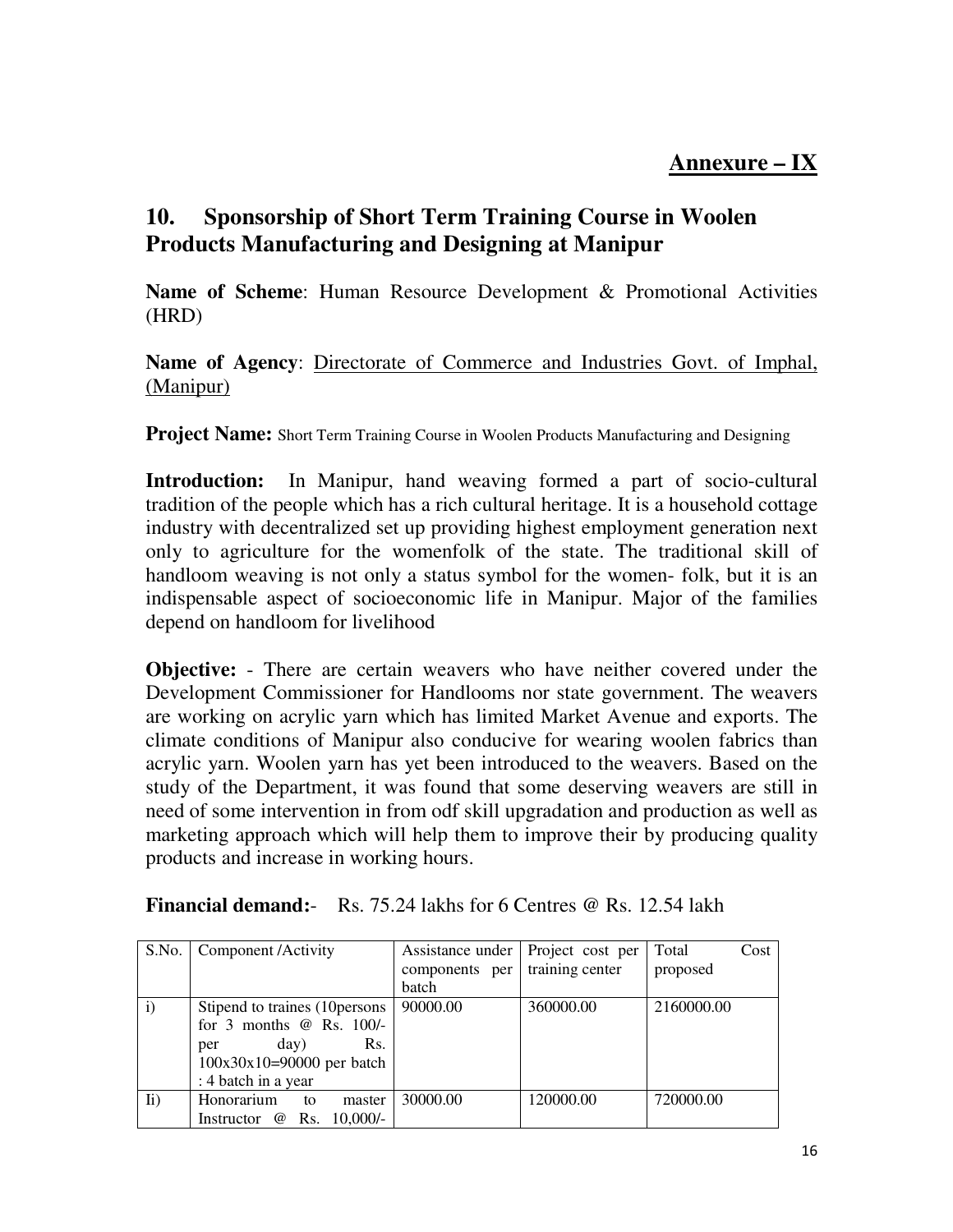|              | per month (one instructor)         |           |            |            |
|--------------|------------------------------------|-----------|------------|------------|
| iii)         | Office Assistant/Attendant         | 15000.00  | 60000.00   | 360000.00  |
|              | @ Rs. 5,000/- per month            |           |            |            |
| iv)          | Support Rs. $10,000/$ - per set    | 100000.00 | 400000.00  | 2400000.00 |
|              | of Loom (10 Looms per              |           |            |            |
|              | batch) to selected trained         |           |            |            |
|              | persons for employment             |           |            |            |
|              | generation                         |           |            |            |
| $\mathbf{V}$ | Support for<br>product             |           | 200000.00  | 1200000.00 |
|              | development, Design<br>&           |           |            |            |
|              | product Development<br>&           |           |            |            |
|              | Product Diversification and        |           |            |            |
|              | equipment, computer                |           |            |            |
|              | software, printer etc. (one        |           |            |            |
|              | time per project.) Maximum         |           |            |            |
|              | financial assistance of Rs.        |           |            |            |
|              | 2.00 Lakh per project as per       |           |            |            |
|              | actual basis.                      |           |            |            |
|              | Totals $(i \text{ to } v)$         |           |            | 6840000.00 |
| vi)          | Overhead expenses @ 10%            |           | 1140000.00 | 684000.00  |
|              | of Total Cost of the project       |           |            |            |
|              | Total cost of short term           |           |            | 7524000.00 |
|              | training programme                 |           |            |            |
| vii)         | State Govt. will bear the cost     | 30000.00  | 120000.00  | 720000.00  |
|              | Rs.<br>of raw material<br>$\omega$ |           |            |            |
|              | 3000/- per weaver                  |           |            |            |

 As above, the mater is placed before the Project Committee meeting to consider the proposal of Directorate of Commerce and Industries Govt. of Imphal, (Manipur) for sanction of Rs. 75.24 lakh for sponsoring six Short Term Training Centres in Woolen Products Manufacturing and Designing in Manipur State under the scheme of HRD & Promotional Activities during current financial year 2013-14.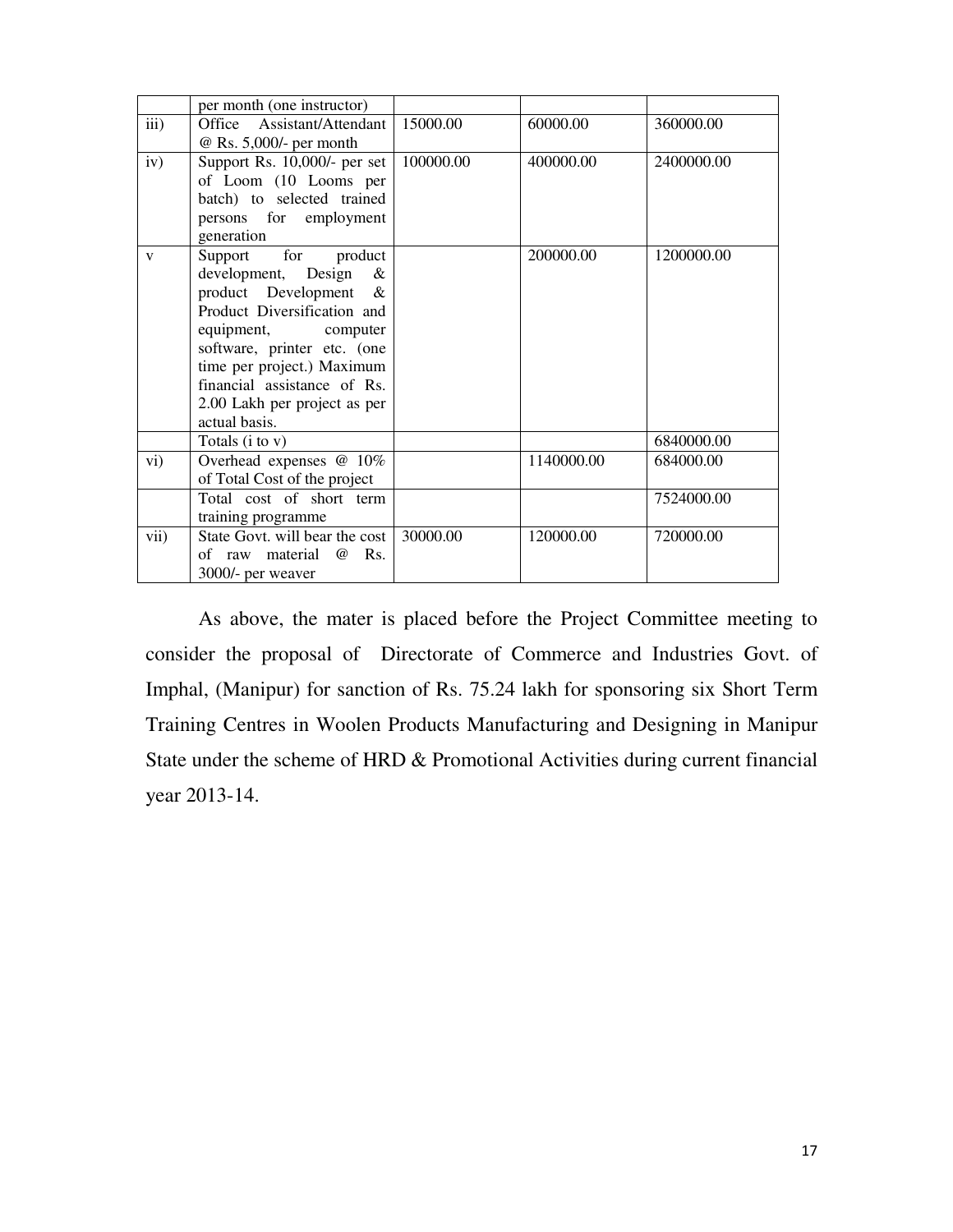## **11. Opening of Centralized Woollen Yarn Bank in Manipur for promotion of woolen products**

 Director of Commerce and Industries, Govt. of Manipur, Imphal has submitted a project proposal of Rs. 60 lakhs for opening of two Centralized Woollen Yarn Bank in Manipur State for promotion of woolen products in the State. The same proposal submitted in reference to State Textiles Ministers Conference chaired by HMOT on 9-10-2013 at Vighyan Bhawan, New Delhi and visit of the ED, CWDB to Manipur and discussion held with State Govt. on 24- 10-2013 at Imphal. They informed that Manipur has 2.04 lakh handloom workers and 1.90 lakh loom as per the National Handloom Census Report 2009- 10 against State population of 2.7 million (Census-2011) having highest concentration of both looms and weavers in the country.

 These weavers are working with cotton, silk and large quantity of acrylic yarn. Since the climate of the State ranges between  $0 \,$  C and 41.9 C, the use of acrylic products is most popular throughout the year, more particularly, in five hill districts. Therefore, the consumption of acrylic yarn is high in the State which replicates the pure woolen yarn. Moreover, no woolen yarn has, so far, been introduced in the production of handloom fabrics in the State. Therefore, opening of woolen yarn banks in the State will help the weavers for expanding their market but also for the local consumers as well.

 As above, the Directorate of Commerce and Industries, Manipur requested to provide financial assistance of Rs. 25 lakh each for opening of centralized Woollen Yarn Bank and Rs. 5 lakh each for infrastructure development and total 60 lakhs for opening of such two Yarn Banks in State. The amount so sanctioned will be utilized as the Corpus Fund in association with the National Handloom Development Corporation Ltd. for regular supply of the woolen yarn in the State.

 In this regard, it is submitted that the CWDB has not any such specific scheme/programme to provide grant for opening of Corpus Fund for Centralized Woollen Yarn Bank under approved  $12<sup>th</sup>$  Plan scheme. As the proposal has received from the North Eastern State, we may consider the same proposal under following two components of 'Sheep & Wool Improvement Scheme' to utilized the funds earmarked for NER of Rs. 2.00 Crore during current financial year 2013-14 :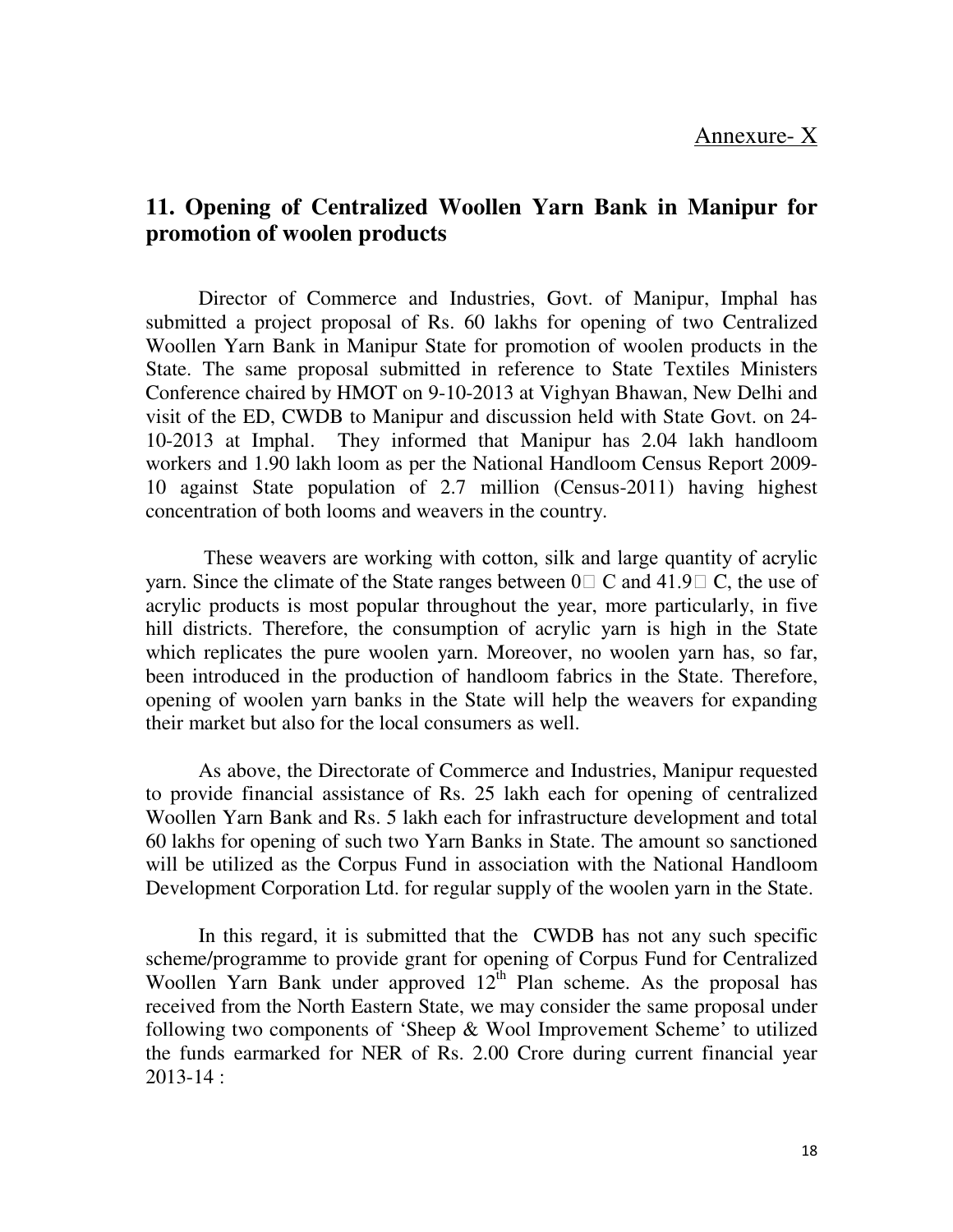#### *i) Revolving fund for Marketing of raw wool:*

 The sheep breeders of our country are illiterate, backward and from weaker section of the society. Due to that they are exploited by the middlemen and sale their produce (wool) at very low price. No direct market is available in rural areas for their product and Sheep breeders are forced to sale wool on the rates dictated by the middlemen. Accordingly, the component "Revolving Fund for marketing of raw wool" was introduced under Sheep & Wool Improvement Scheme (IWIDP). Under this component, the Board provides Revolving Fund to different existing State Wool Marketing Federation/ Corporations to strengthen marketing support by procuring additional quantity of raw wool to provide remunerative returns to the wool growers with following objectives:

- Establishing Revolving Fund for raw wool marketing to ensure remunerative returns to the wool growers for their wool.
- To provide support to the woolgrowers for making more investment in this sector by providing them remunerative price for their produce.
- It is expected that the remunerative price will encourage the wool growers to bring about a quantitative and qualitative improvement in their produce.
- It is expected that by increasing the procurement by Government organization to a reasonable capacity will help in stabilizing the price of wool in the market
- It will help in revitalizing the existing State Marketing Organizations and optimum utilization of infrastructure available with them for the purpose.
- It is expected that the farmers will be more receptive to the new technique and developmental programmes if they are assured of fair return of their produce.
- It is expected that large scale marketing by the state organization will help in undertaking grading of wool.

For  $12<sup>th</sup>$  Plan, total allocation of Rs. 100 lakhs has been made under this component of SWIS for creation of Revolving Fund for marketing of raw wool received from angora rabbits (hilly areas) and Pashmina goats (Ladakh region) along with sheep wool.

#### *ii) State Specific Project (as per specific requirement by State Govts.)*

During implementation of  $11<sup>th</sup>$  Five Year Plan scheme, it was observed that some States have their specific demand other than prescribed components and norms of Sheep & Wool Improvement Scheme (SWIS). Accordingly this component has been introduced under SWIS for implementation during the  $12<sup>th</sup>$  Plan. Under this component, it has proposed to provide financial assistance under specific demand other than prescribed norms/component of SWIS like provision for particular health care requirement, medical equipments during natural calamities or to control severe disease attack in a particular area, popularize artificial insemination in sheep by conducting massive publicity campaign amongst sheep breeders to motivate them. Such State specific demands differ/vary from States to States looking at local requirement of sheep breeders, climate/environment of State. For  $12<sup>th</sup>$  Plan, total